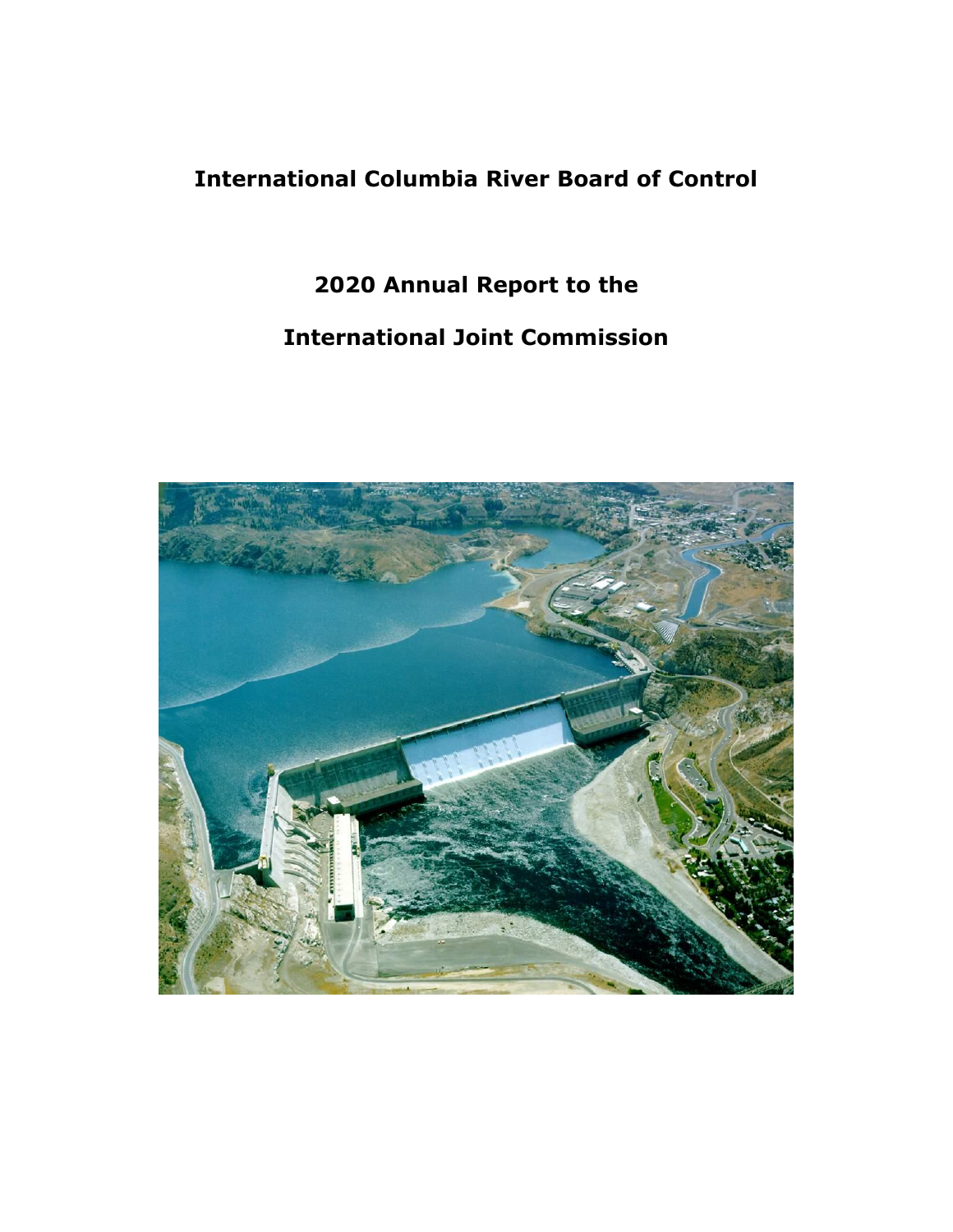**Cover photo (U.S. Bureau of Reclamation)**: Grand Coulee Dam in Washington State. Grand Coulee Dam was completed in 1941 and created Franklin D. Roosevelt Lake. The lake is about 150 miles (240 km) long and extends to within about 15 miles (24 km) south of the international boundary, with a transitional reach that extends upstream of the boundary due to backwater effects. The lake covers an area of about 80,000 acres (320 km<sup>2</sup>) and is the largest lake in Washington State.

ii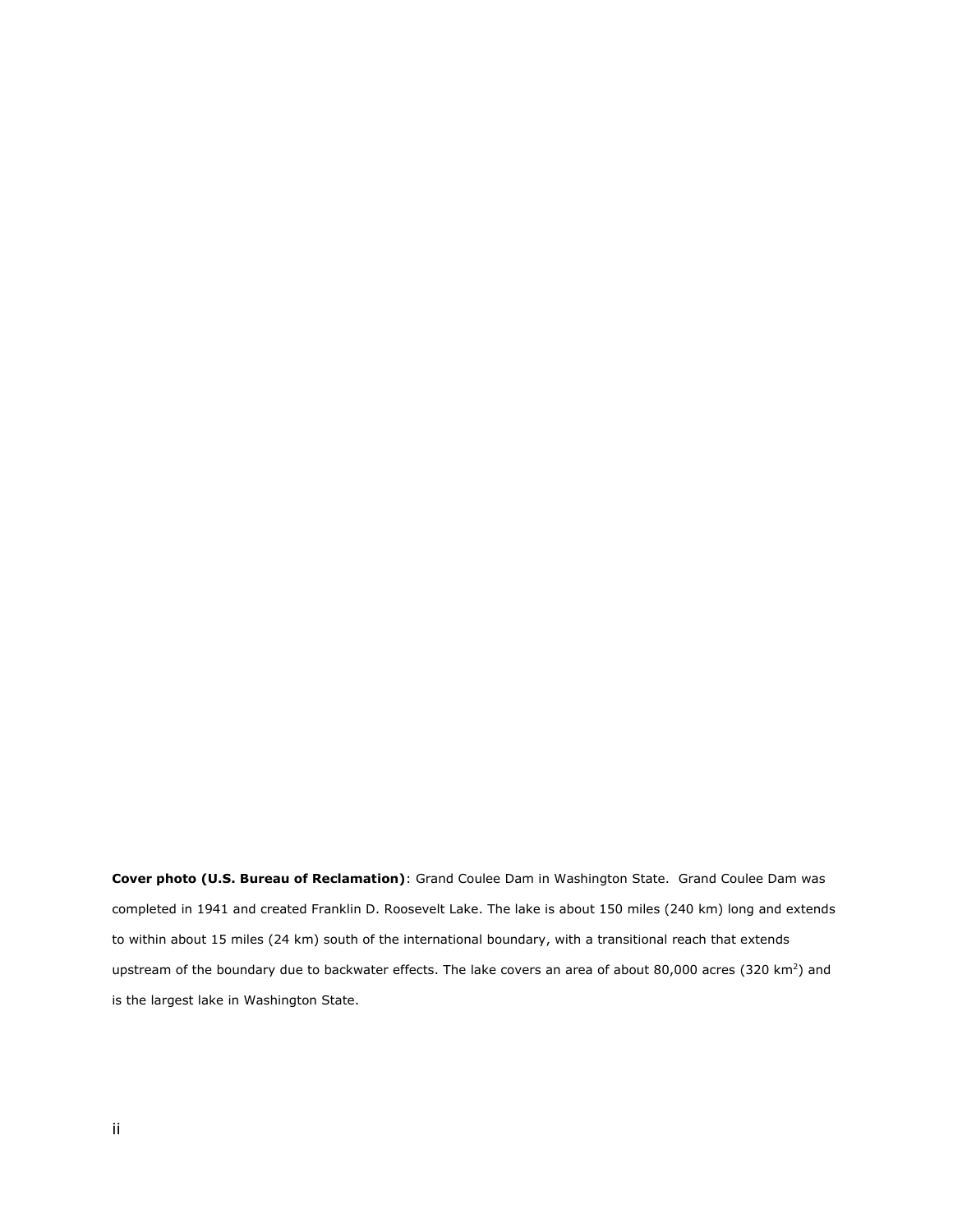### **TABLE OF CONTENTS**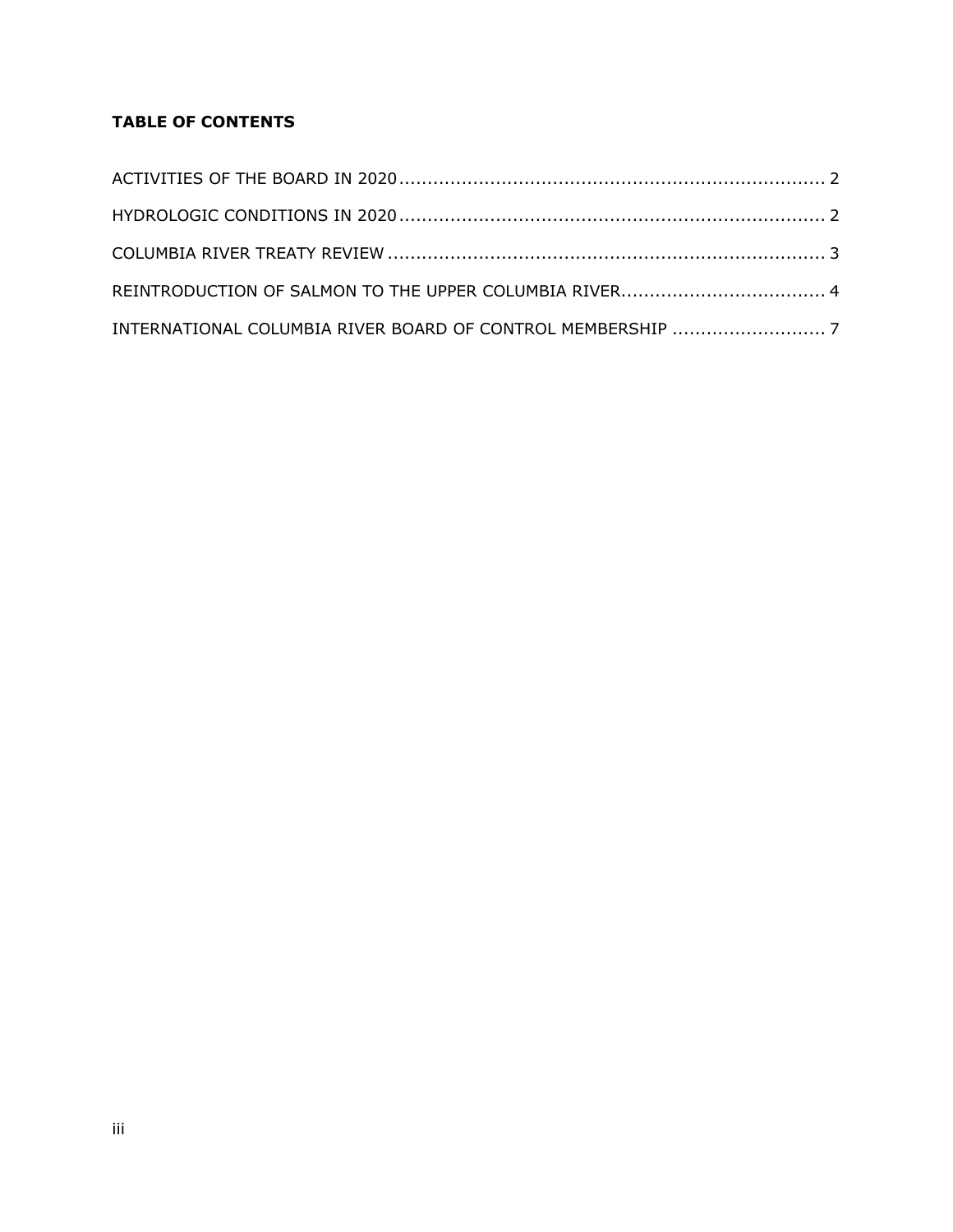This page left intentionally blank.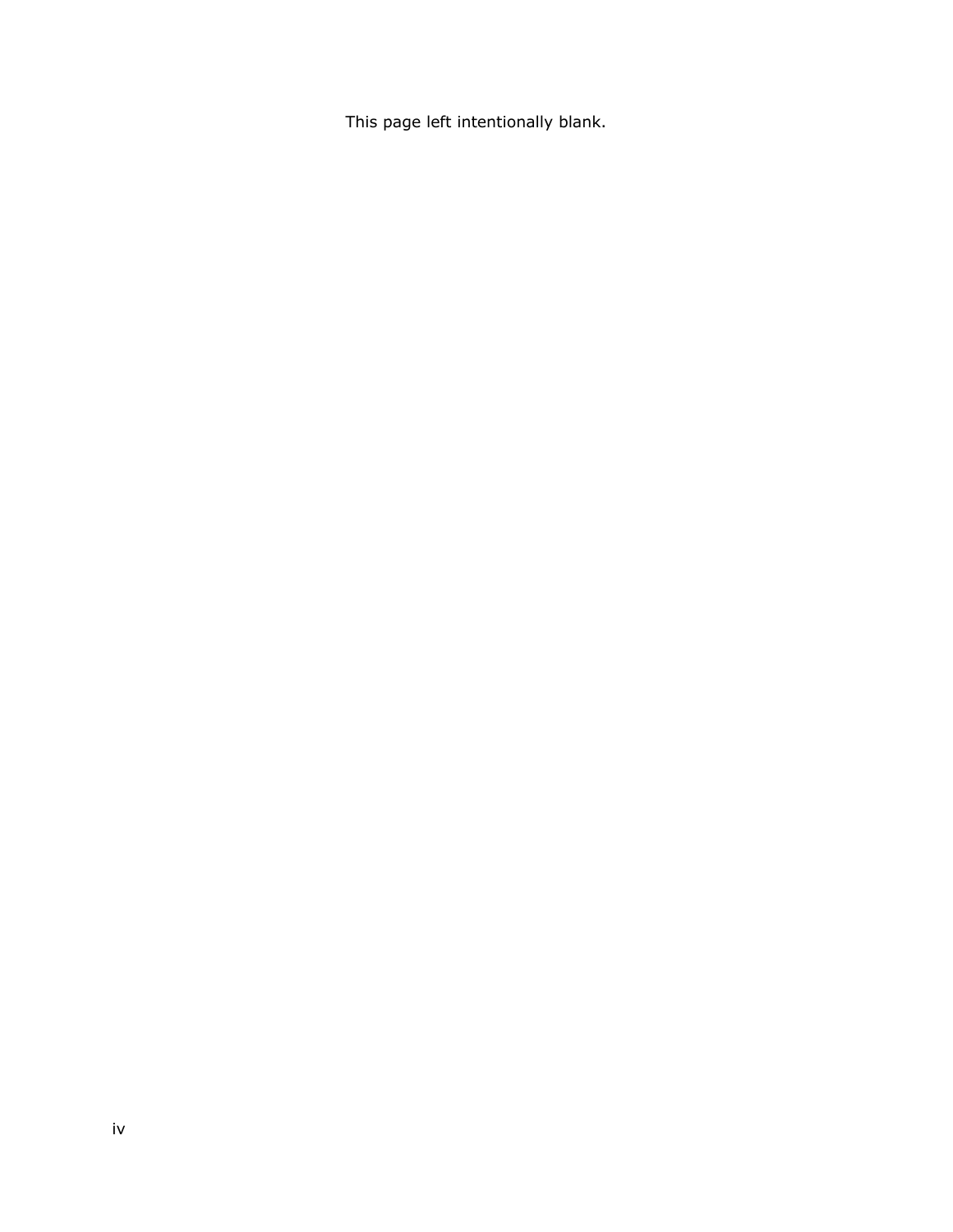## **International Columbia River Board of Control**

## **2020 Annual Report to the**

## **International Joint Commission**

The Order of the International Joint Commission (IJC) dated December 15, 1941, in the matter of the application of the United States for approval of the construction and operation of the Grand Coulee Dam and reservoir (Franklin D. Roosevelt Lake) provided for the creation of an engineering board to be known as the International Columbia River Board of Control. The Order provides that the Board shall conduct studies under the supervision of the Commission as to the effect of the operation of Grand Coulee Dam and Franklin D. Roosevelt Lake on water levels at and upstream of the international boundary and shall submit a report to the Commission annually. The Board's studies are currently limited to the monitoring and reporting of the lake elevation at Grand Coulee Dam and discharge and backwater of the Columbia River at the international boundary.

The monitoring function of the Board is intended to ensure compliance with the terms of the IJC Order, which specifies that the operation of Grand Coulee Dam must comply with the following conditions with respect to the backwater effect across the international boundary:

- When the lake elevation at Grand Coulee Dam is 1,290 ft (393 m) above mean sea level, the increase in water level at the boundary due to backwater must not exceed about 2.5 ft (0.76 m) when Columbia River discharge at the boundary is 20,000 cubic feet per second (cfs) (570 cubic meters per second [cms]), or about 1.0 ft  $(0.31 \text{ m})$  when the discharge is 50,000 cfs  $(1,400 \text{ cm})$ , and there must be no effect on the water level at the boundary when Columbia River discharge at the boundary is 400,000 cfs (11,000 cms).
- There must be no appreciable or measurable increase in the water level at Columbia Gardens, British Columbia (located 4.5 miles [7.2 km] from the boundary), when Columbia River discharge at the boundary is less than 50,000 cfs (1,400 cms), and no appreciable or measurable increase in water level at Trail, British Columbia (located 10.5 miles [16.9 km] from the boundary), regardless of Columbia River discharge or lake elevation at Grand Coulee Dam up to 1,290 ft (393 m) above mean sea level.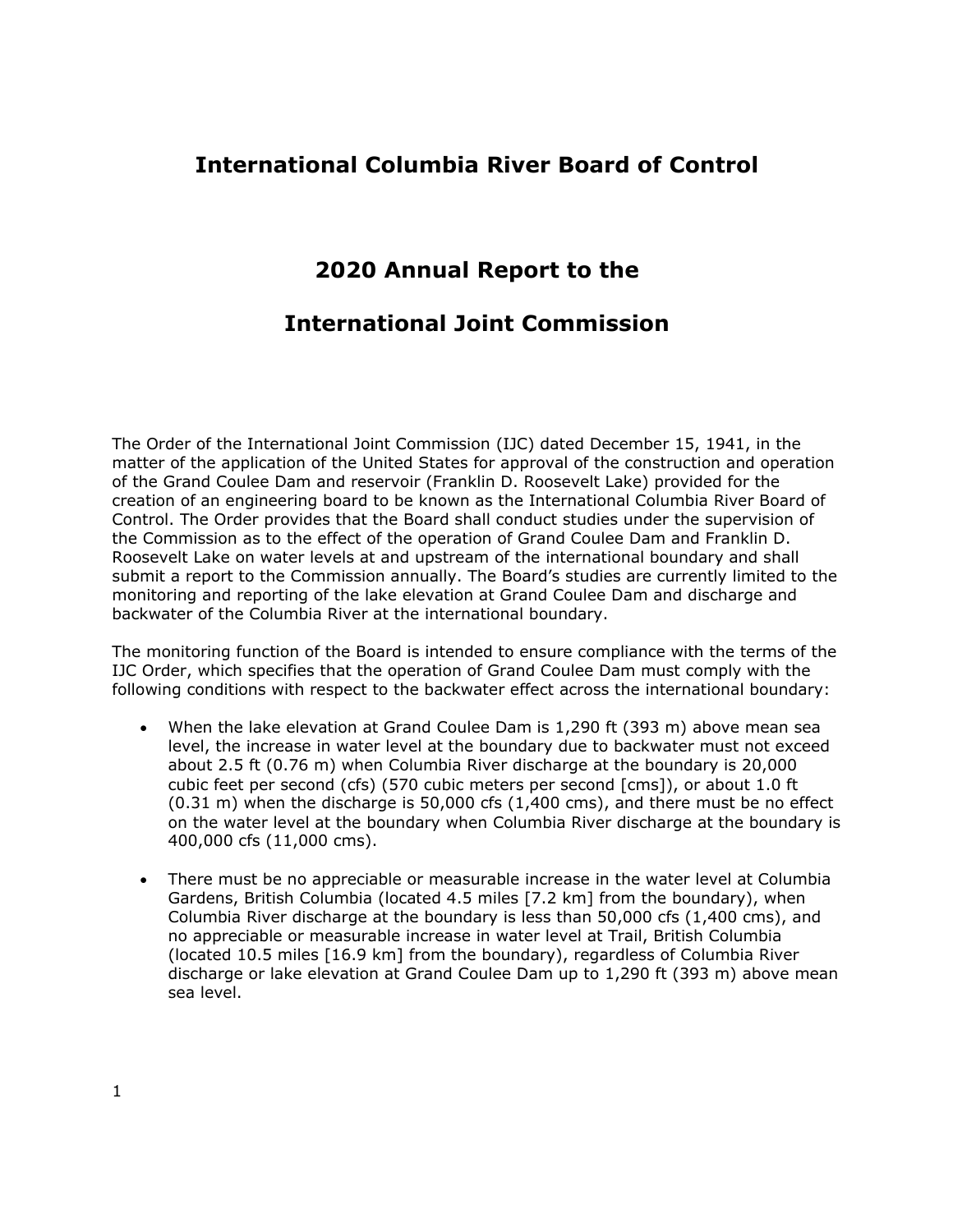#### **ACTIVITIES OF THE BOARD IN 2020**

The Board determined that the Applicant was in compliance with the IJC Order in 2020.

The Board presented a progress report during fall semi-annual IJC meeting on October 22, 2020, which was held over teleconference. The 2020 Washington DC, spring semi-annual meeting was cancelled due to the coronavirus pandemic. The October meeting was attended by the Canadian and U.S. section Co-chairs Dave Hutchinson and Cindi Barton, respectively, and was supported by the secretary of the Canadian and U.S. sections. Both Co-chairs and secretaries attended remotely via teleconference.

The Board website [\(https://ijc.org/en/crbc\)](https://ijc.org/en/crbc) was updated to include the Board's 2019 annual report to the IJC.

#### **HYDROLOGIC CONDITIONS IN 2020**

During 2020, the U.S. Geological Survey continued the collection of information concerning the water level of Franklin D. Roosevelt Lake at Grand Coulee Dam (USGS gaging station 12436000), the Columbia River at Grand Coulee Dam (USGS gaging station 12436500) and, in cooperation with the Water Survey of Canada (Environment and Climate Change Canada), the water level and discharge of the Columbia River at the international boundary (USGS gaging station 12399500). Discharge is computed for the Columbia River at the international boundary using a stage-discharge rating during non-backwater conditions. During backwater conditions, discharge is computed using a slope rating from the water-surface slope measured between the base and auxiliary gages. Backwater at the international boundary was estimated by the U.S. Geological Survey by computing the difference between the gage height measured at the Columbia River at the international boundary and the equivalent gage height using the stage-discharge rating for the reported discharge.

The annual flow of the Columbia River at Grand Coulee Dam for calendar year 2020 totaled 77.8 million acre-feet (96.0 cubic kilometers), or 100.1 percent of the mean annual volume for the 92-year period of record of 77.7 million acre-feet (95.8 cubic kilometers). The instantaneous maximum (peak) discharge of the Columbia River at the international boundary was 230,000 cfs (6,512 cms) on May 31 and June 1, which is 88 percent of the mean annual peak discharge for the 84-year period of record of 260,300 cfs (7,371 cms). Daily mean discharge for the Columbia River at the international boundary for 2020 is shown in Figure 1, while discharge for the period 2016-2020 is shown in Figure 2A.

Extremes of instantaneous stage recorded on the Lake Roosevelt in 2020 varied between elevations 1,246.03 ft (379.79 m) at 03:00 PDT on April 23 and 1,289.69 ft (393.10 m) at 05:00 PDT on July 11. Elevations reported are above mean sea level, with respect to a U.S. Bureau of Reclamation datum adjusted in 1937. This datum is 1.425 ft (0.434 m) above the U.S. National Geodetic Vertical Datum of 1929 (NGVD 29). The stage at midnight on January 1, 2021, was 1,286.15 ft (392.02 m). Water-level elevation in Franklin D. Roosevelt Lake for 2020 is shown in Figure 3, while Figure 2B shows elevation for the period 2016- 2020.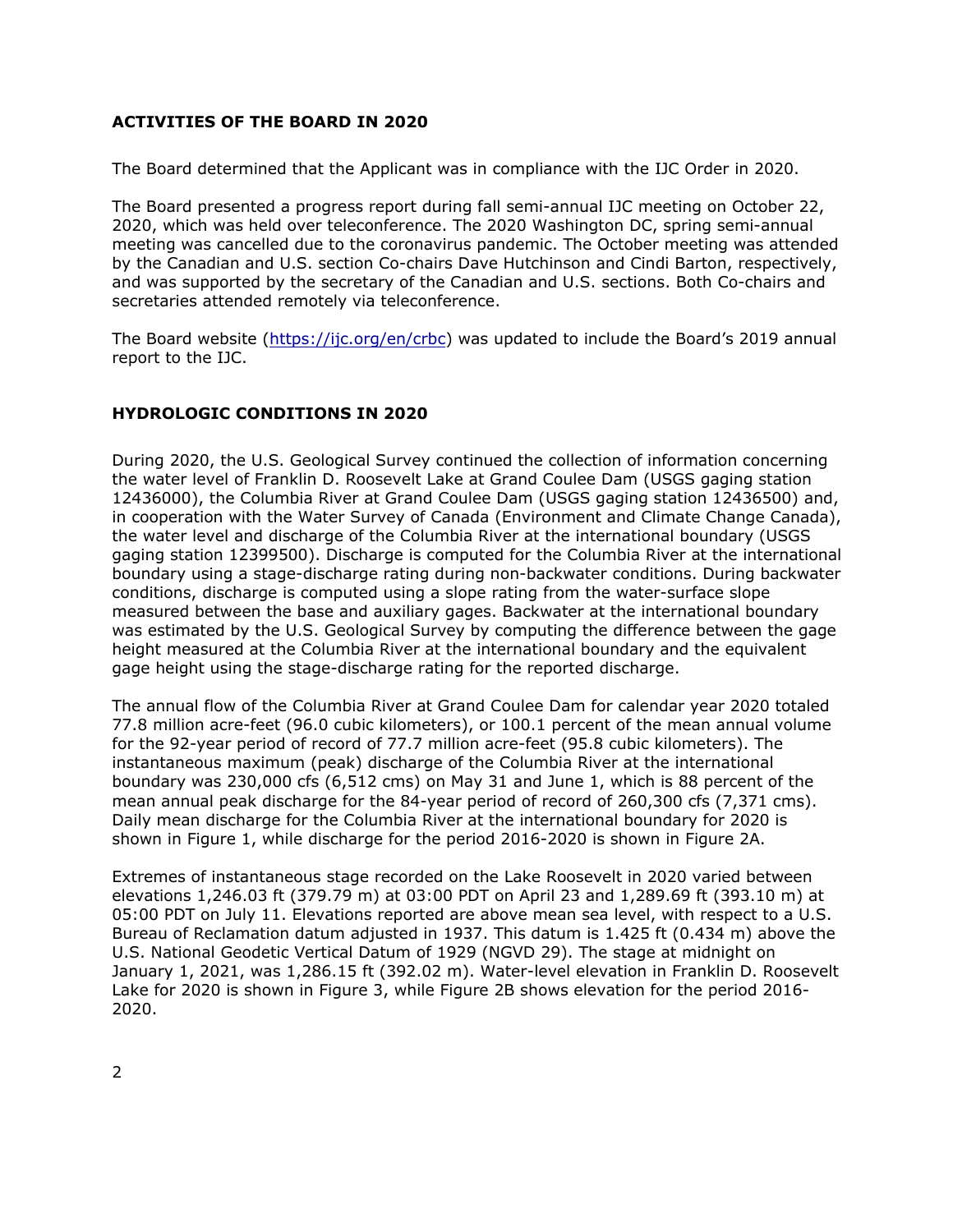

**Figure 1. Columbia River at the International Boundary (USGS Station 12399500). Historical range (1938 - 2019): maximum, 90th/10th , 75th/25th percentiles, minimum, and 2020 daily mean discharge (USGS, 2021).**

An analysis of the data computed that backwater at the international boundary varied during the year between 0.00 ft (0.00 m) and 0.20 ft (0.061 m). The discharge at the international boundary was 116,000 cfs (3,285 cms) when backwater was 0.20 ft (0.061 m) on August 2, 2020. Backwater on December 31, 2020 was 0.05 ft (0.02 m). Backwater that occurred at the international boundary during 2016-2020 is plotted in Figure 2C. Backwater since the time of filling of Franklin D. Roosevelt Lake in June 1942 to December 31, 2019, is plotted on the charts submitted with previous annual reports.

#### **COLUMBIA RIVER TREATY REVIEW**

Grand Coulee Dam (subject of the 1941 IJC Order of Approval) was completed in 1942 and pre-dates the Columbia River Treaty. It is not a Treaty Dam in this context, but it operates as part of the Columbia River System, in coordination with other hydro-electric dams, some of which were constructed as part of the Columbia River Treaty. The 1964 Columbia River Treaty is an agreement between Canada and the United States for the cooperative development and operation of water resource regulation for the upper Columbia River. The Treaty has no specified termination date; however, either Canada or the United States can terminate the Treaty any time on or after September 16, 2024, with a minimum 10 years written notice. Because either country may give notice to terminate the Treaty, government agencies in Canada and the United States have been in the process of evaluating future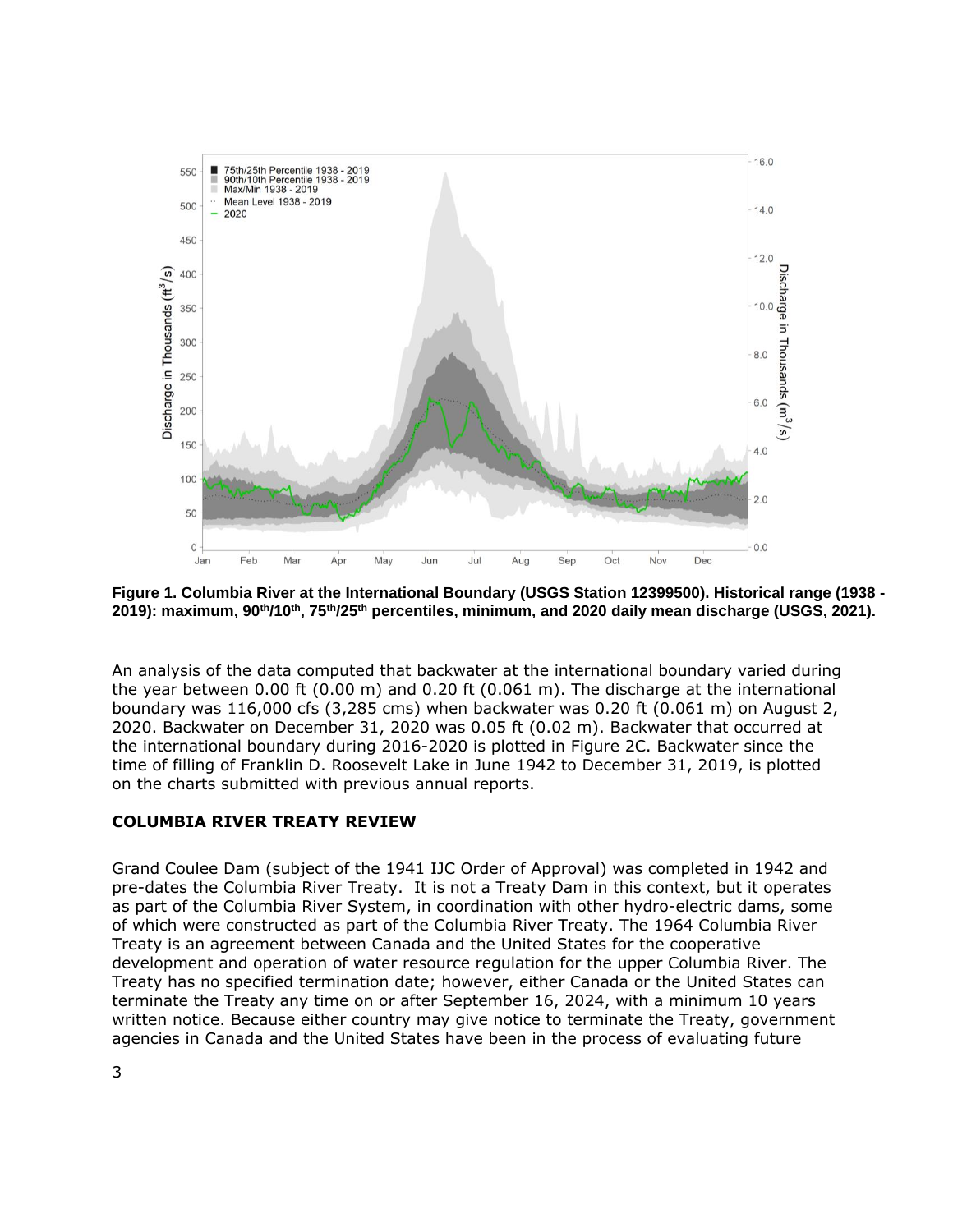options regarding the Treaty, with respective Canadian and U.S. Entities having provided recommendations to their respective governments prior to September 2014 (earliest date for 10-year termination notice). The respective recommendations did not promote Treaty termination. Through 2020 there was no announcement by either country of intent to terminate or seek changes to the Treaty; however, Treaty modernization discussions between the two countries have been taking place.

#### **REINTRODUCTION OF SALMON TO THE UPPER COLUMBIA RIVER**

The Upper Columbia United Tribes, which includes the Coeur d'Alene Tribe of Indians, Confederated Tribes of the Colville Reservation, Kalispel Tribe of Indians, Kootenai Tribe of Idaho, and the Spokane Tribe of Indians, have developed a phased approach for the reintroduction of salmon to the Upper Columbia River upstream of Chief Joseph and Grand Coulee Dam. In 2019, the tribes released a study that found suitable salmon habitat in the Columbia River basin upstream of Chief Joseph and Grand Coulee Dams. During the second phase of study, which is currently taking place, the tribes are studying fish passage through the dams and survival of migrating salmon through the reservoirs, which will be estimated through releases of radio-tagged Chinook salmon upstream of the dams. The final phase of reintroduction will include construction of fish passage facilities at the dams.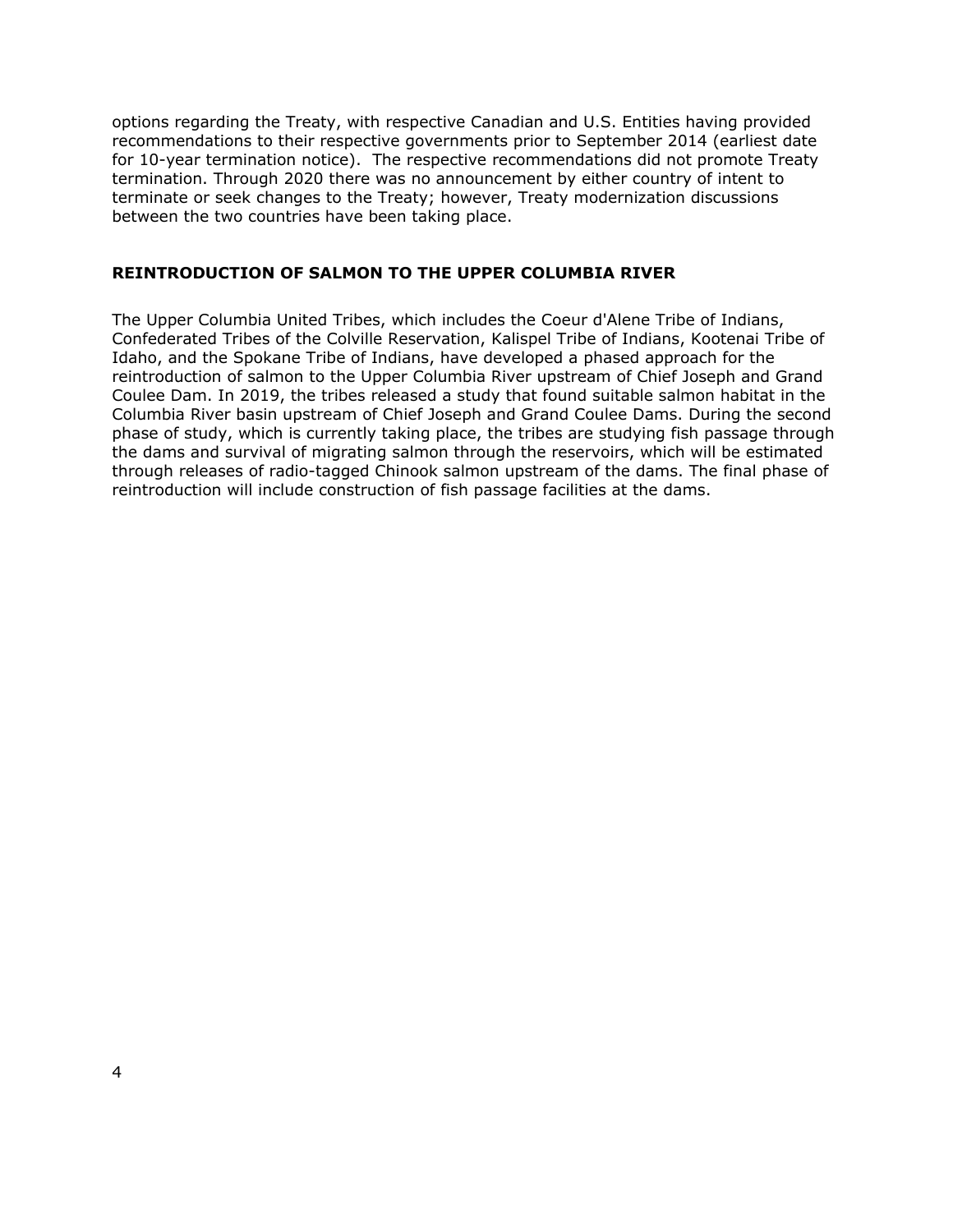

**Figure 2. Hydrographs of A) daily mean discharge for the Columbia River at the international boundary, B) elevation of Franklin D. Roosevelt Lake, and C) backwater in the Columbia River at the international boundary.**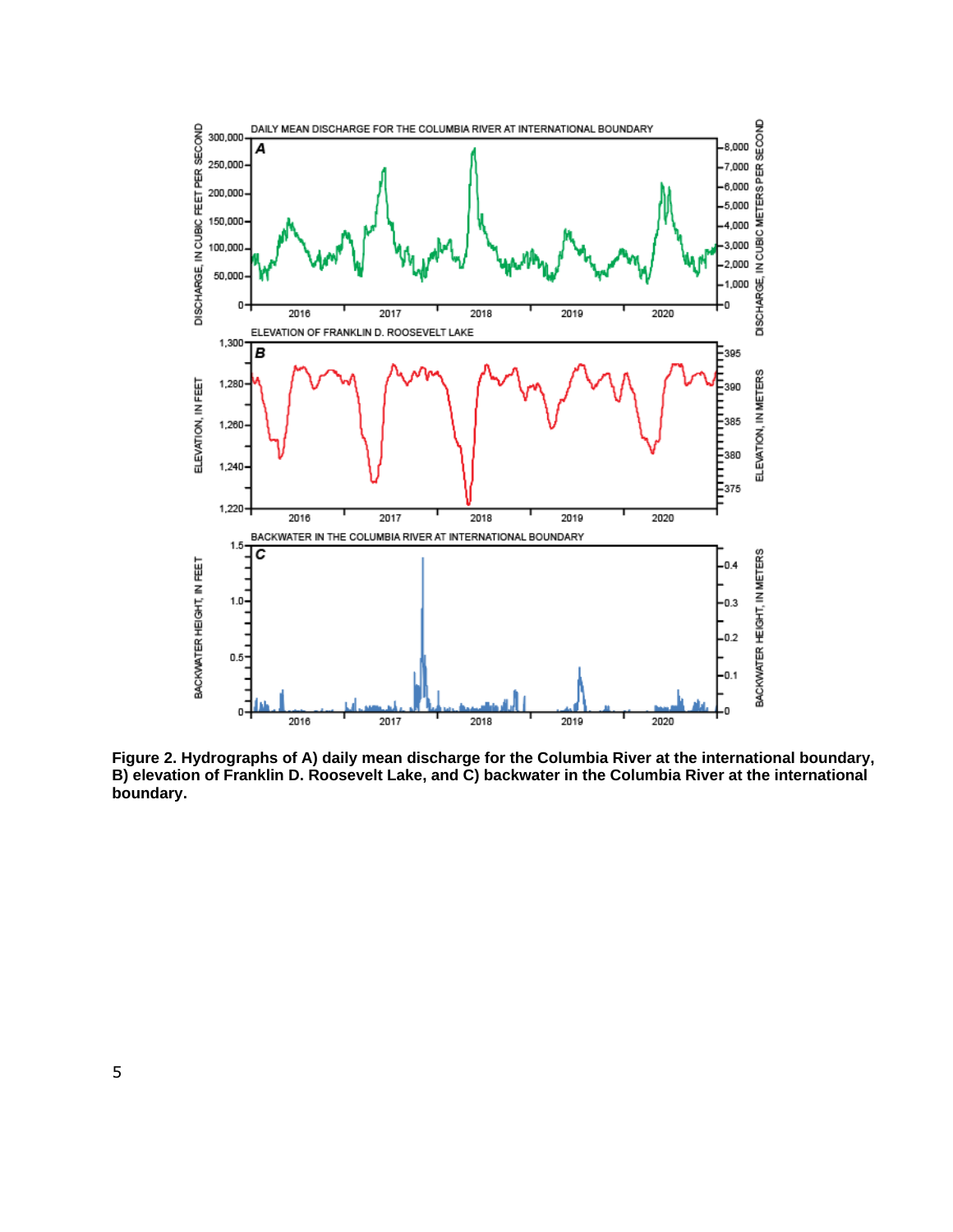

**Figure 3. Franklin D. Roosevelt Lake (USGS Station 12436000). Historical range (1960-2019): maximum, 90th/10th and 75th/25th percentiles, minimum, and 2020 daily mean water-surface elevation (U.S. Bureau of Reclamation, 2021).**